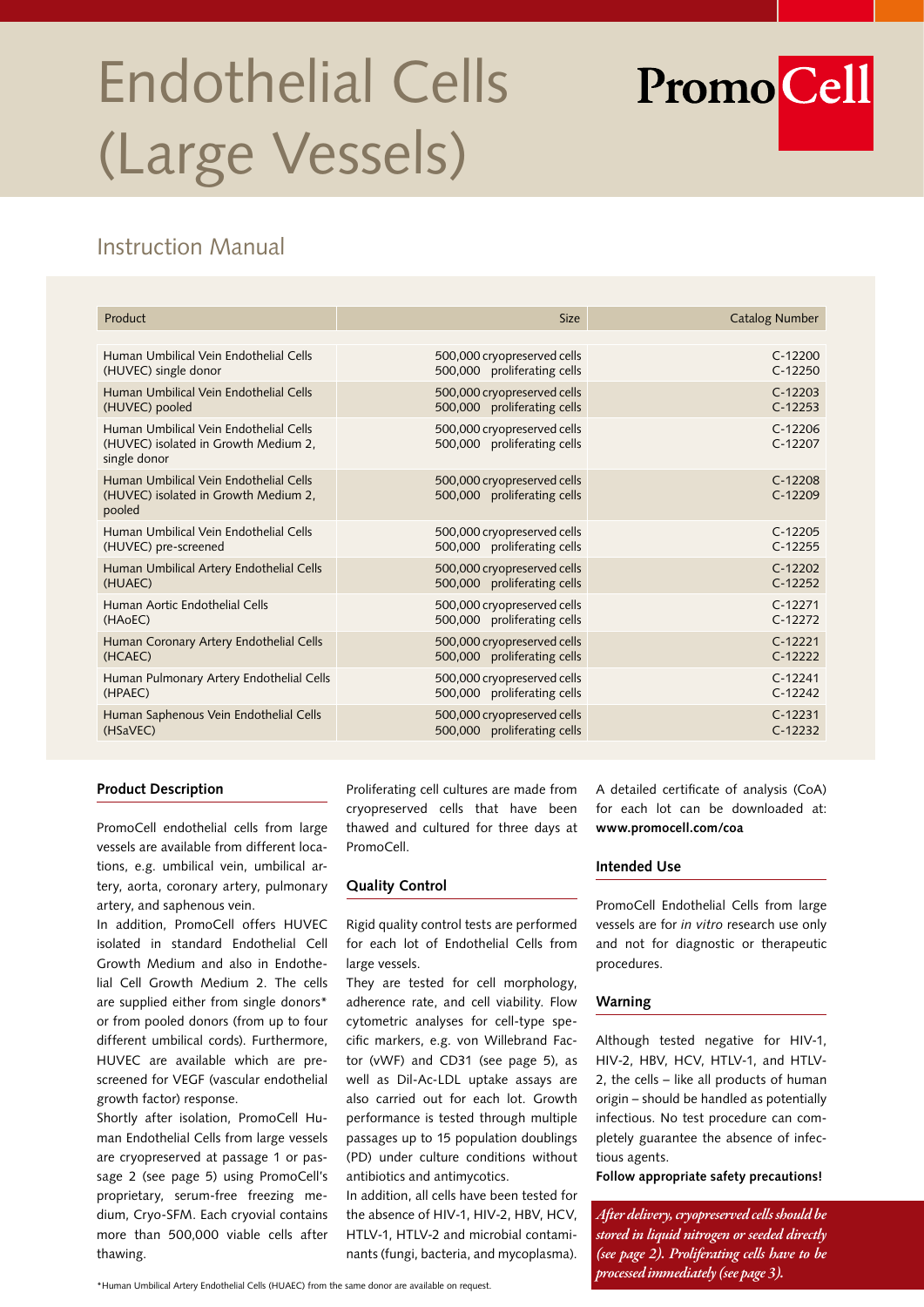# *Use aseptic techniques and a laminar flow bench.*

#### **Protocol for Cryopreserved Cells**

**Straight after arrival, store the cryopreserved cells in liquid nitrogen, or seed them immediately. Note:** Storage at -80°C is not sufficient for cell preservation and causes irreversible cell damage.

#### **1. Prepare the medium**

Calculate the needed culture surface area according to the plating density (see page 5) and the lot-specific cell numbers stated on the certificate of analysis. Fill the appropriate volume of PromoCell Growth Medium (at least 9 ml per vial of cells) in cell culture vessels. Place the vessels in an incubator (37 $^{\circ}$ C, 5% CO<sub>2</sub>) for 30 minutes.



Remove the cryovial from the liquid nitrogen container and immediately place it on dry ice – even for short transportation. Under a laminar flow bench, briefly twist the cap a quarter turn to relieve pressure, then retighten. Immerse the vial into a water bath (37°C) just up to the screw cap for 2 minutes. Ensure that no water enters the thread of the screw cap.

#### **3. Disinfect the vial and seed the cells**

Thoroughly rinse the cryovial with 70% ethanol under a laminar flow bench. Then, aspirate the excess ethanol from the thread area of the screw cap. Open the vial and transfer the cells to a cell culture vessel containing the prewarmed medium from step 1.

#### **4. Incubate the cells**

Place the vessel in an incubator (37 $^{\circ}$ C, 5% CO<sub>2</sub>) for cell attachment. Replace the medium after 16–24 hours and every two to three days thereafter. The cells should be subcultured, according to the subcultivation protocol (see page 4), once they have reached 70 - 90% confluency.









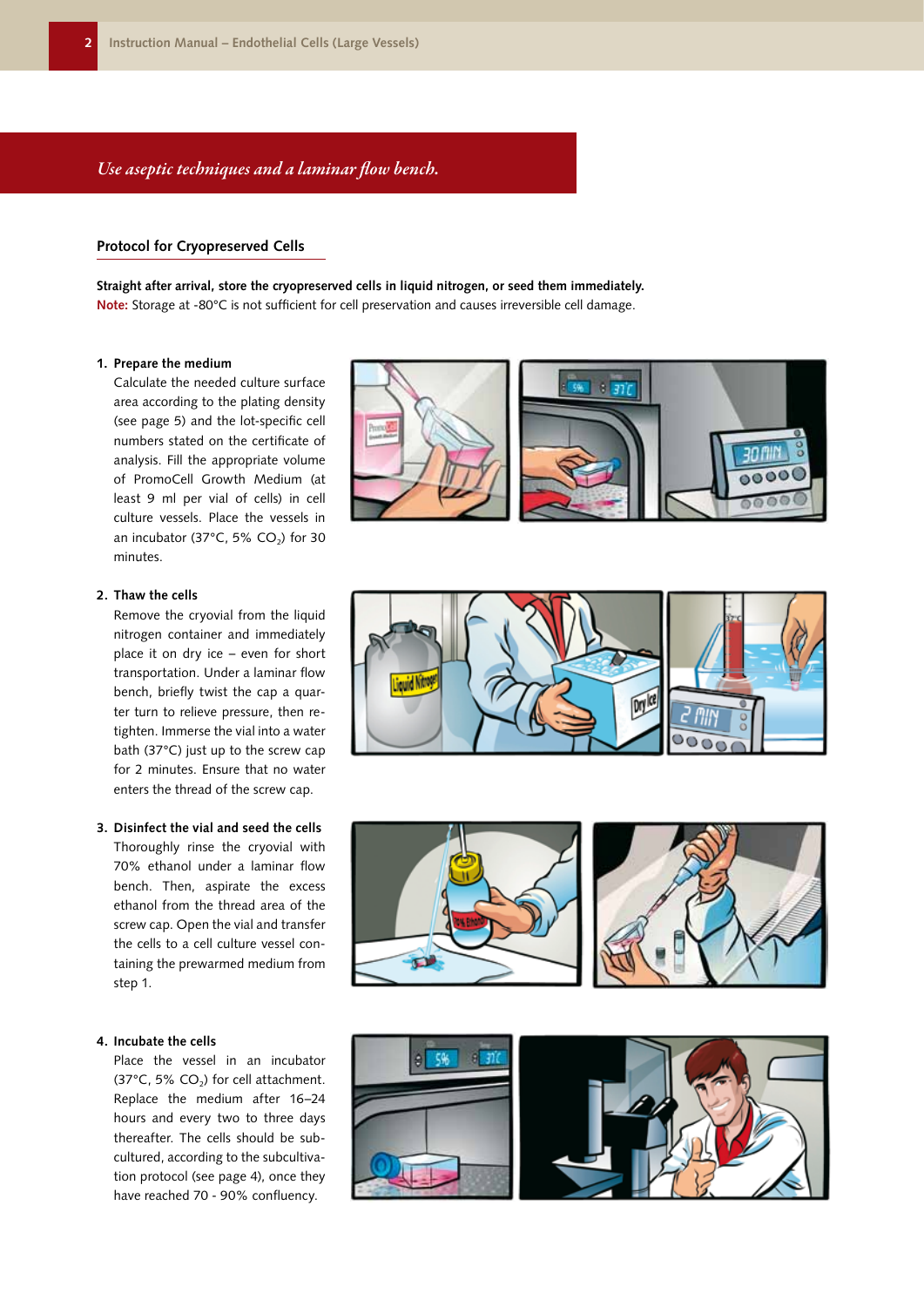*Start immediately after delivery. Use aseptic techniques and a laminar flow bench.*

# **Protocol for Proliferating Cells**

#### **1. Incubate the cells**

Unpack the culture vessel, do not open the cap, and immediately place it in an incubator (37 $^{\circ}$ C, 5% CO<sub>2</sub>) for 3 hours to allow the cells to recover from the transportation.



**2. Replace the transport medium** Carefully open the vessel, rinse the inner side of the lid with 70% ethanol, and let air dry. Aspirate the transport medium from the vessel. Add 10 ml of the appropriate Promo-Cell Cell Growth Medium.





# **3. Check and incubate the cells**

Check the cell density. Open the cap half a turn and place the vessel in an incubator (37 $^{\circ}$ C, 5% CO<sub>2</sub>). Change the medium every two to three days. The cells should be subcultured, according to the subcultivation protocol (see page 4), once they have reached > 70% confluency.



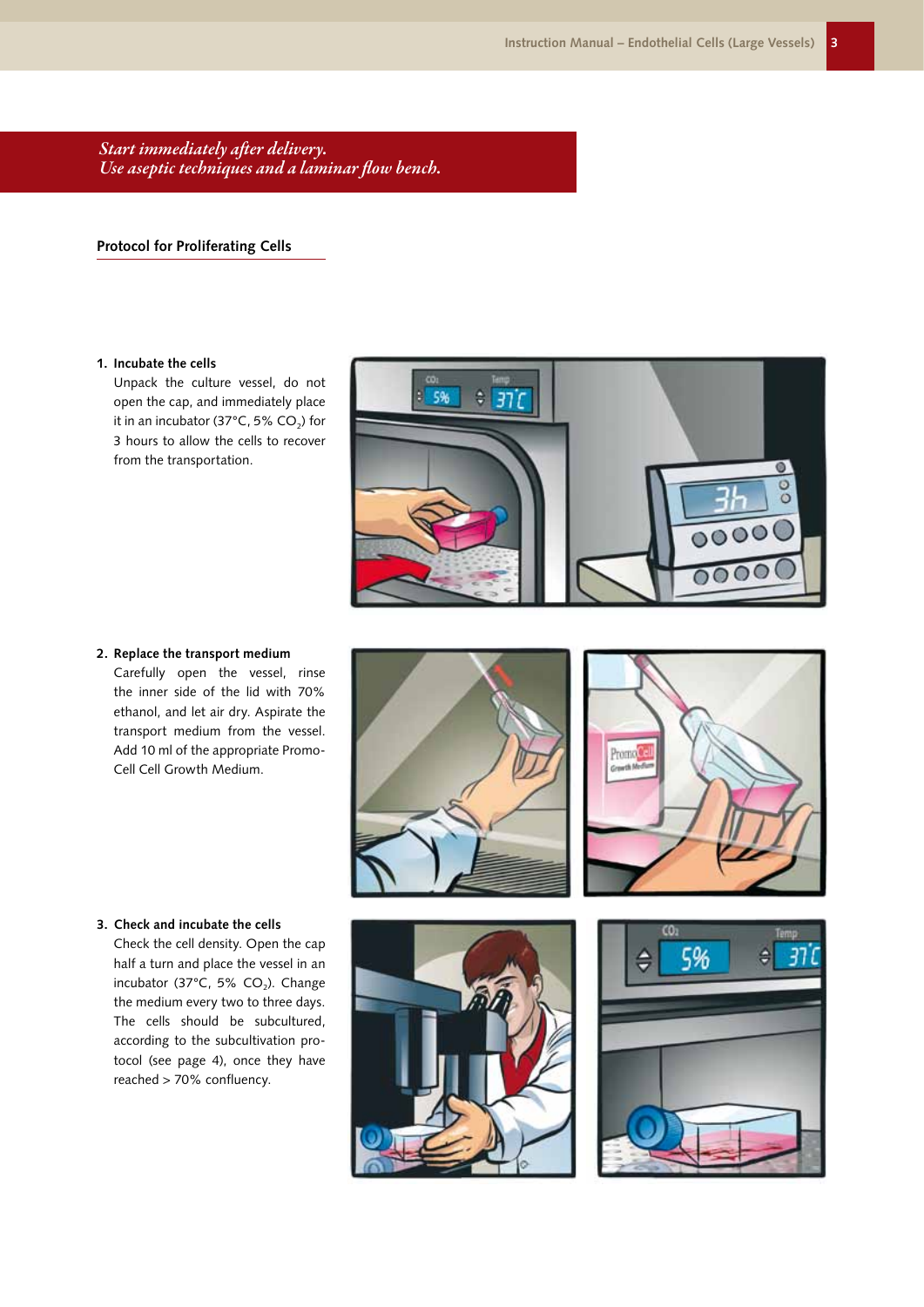#### *Use aseptic techniques and a laminar flow bench.*

#### **Subcultivation Protocol**

#### **1. Prepare the reagents and wash the cells**

Place the PromoCell DetachKit at room temperature for at least 30 minutes to adjust the temperature of the reagents. Carefully aspirate the medium from the culture vessel. Add 100 µl Hepes BSS Solution per cm<sup>2</sup> of vessel surface to wash the cells and agitate the vessel carefully for 15 seconds.

#### **2. Detach the cells**

Carefully aspirate the Hepes BSS from the culture vessel. Add 100 µl Trypsin/EDTA Solution per cm 2 of vessel surface. Note: We recommend detaching the cells at room tempera ture. Close the vessel and examine the cells under a microscope. When the cells start to detach, gently tap the side of the vessel to loosen the remaining cells.

#### **3. Neutralize the trypsin and harvest the cells**

Add 100 µl Trypsin Neutralization Solution per cm<sup>2</sup> of vessel surface and gently agitate. Carefully aspirate the cell suspension and transfer it to a centrifugation tube. Spin down the cells for 3 minutes at 220 x g.

#### **4. Incubate the cells**

Discard the supernatant (step 1), add 1 ml of the appropriate PromoCell Cell Growth Medium (step 2), and resuspend the cells by carefully pi petting up and down. Plate the cells according to the recommended seed ing density in new cell culture vessels containing prewarmed PromoCell Cell Growth Medium. Place the ves sels in an incubator (37°C, 5% CO<sub>2</sub>) and change the media every two to three days.





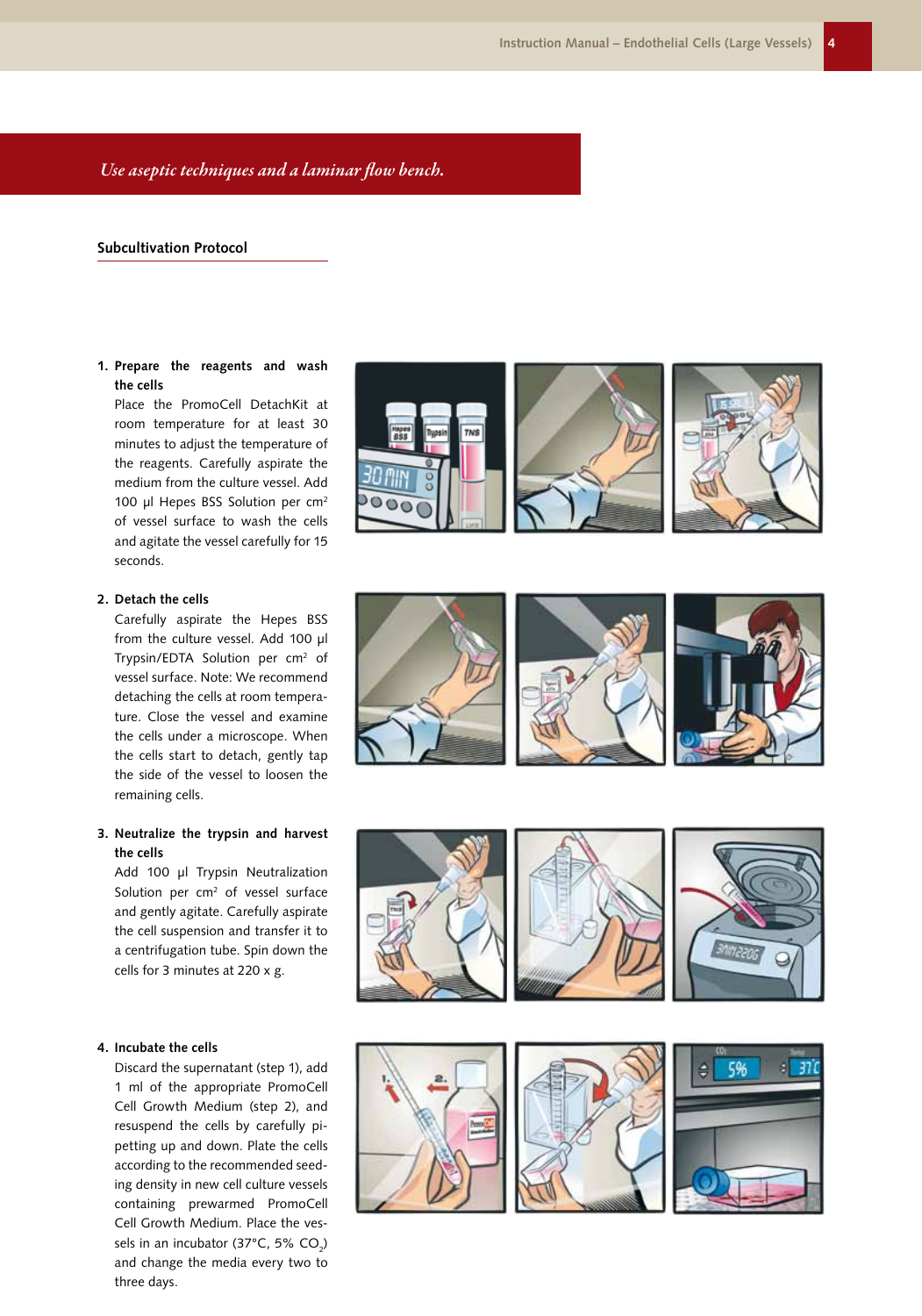# **Specifications**

| Product                                                                                           | Recommended<br>Culture Media* | <b>Plating Density</b>                        | Passage after<br>Thawing | Marker                                                                    | Population<br>Doublings |
|---------------------------------------------------------------------------------------------------|-------------------------------|-----------------------------------------------|--------------------------|---------------------------------------------------------------------------|-------------------------|
| Human Umbilical Vein<br>Endothelial Cells (HUVEC),<br>single donor                                | $C-22010$<br>$C-22011$        | $5,000 - 10,000$<br>cells per cm <sup>2</sup> | <b>P1</b>                | vWF+<br>$CD31+$<br>Dil-Ac-LDL uptake <sup>+</sup>                         | >15                     |
| Human Umbilical Vein<br>Endothelial Cells (HUVEC),<br>pooled                                      | $C-22010$<br>$C-22011$        | $5,000 - 10,000$<br>cells per cm <sup>2</sup> | <b>P1</b>                | vWF <sup>+</sup><br>$CD31+$<br>Dil-Ac-LDL uptake <sup>+</sup>             | >15                     |
| Human Umbilical Vein<br>Endothelial Cells (HUVEC)<br>isolated in Growth Medium 2,<br>single donor | $C-22011$                     | $5,000 - 10,000$<br>cells per cm <sup>2</sup> | <b>P1</b>                | vWF+<br>$CD31+$<br>Dil-Ac-LDL uptake <sup>+</sup>                         | >15                     |
| Human Umbilical Vein<br>Endothelial Cells (HUVEC)<br>isolated in Growth Medium 2,<br>pooled       | $C-22011$                     | 5,000-10,000<br>cells per cm <sup>2</sup>     | P <sub>1</sub>           | vWF <sup>+</sup><br>$CD31+$<br>Dil-Ac-LDL uptake <sup>+</sup>             | >15                     |
| Human Umbilical Vein<br>Endothelial Cells (HUVEC),<br>pre-screened                                | $C-22010$<br>$C-22011$        | $5,000 - 10,000$<br>cells per cm <sup>2</sup> | <b>P1</b>                | vWF+<br>$CD31+$<br>Dil-Ac-LDL uptake <sup>+</sup><br><b>VEGF</b> response | >15                     |
| Human Umbilical Artery<br>Endothelial Cells (HUAEC)                                               | $C-22010$<br>$C-22011$        | 5,000-10,000<br>cells per cm <sup>2</sup>     | P <sub>1</sub>           | vWF+<br>$CD31+$<br>Dil-Ac-LDL uptake <sup>+</sup>                         | >15                     |
| Human Aortic<br>Endothelial Cells (HAoEC)                                                         | $C-22020$<br>$C-22022$        | $5,000 - 10,000$<br>cells per cm <sup>2</sup> | P <sub>2</sub>           | vWF <sup>+</sup><br>$CD31+$<br>Dil-Ac-LDL uptake <sup>+</sup>             | >15                     |
| Human Coronary Artery<br><b>Endothelial Cells (HCAEC)</b>                                         | $C-22020$<br>$C-22022$        | $5,000 - 10,000$<br>cells per cm <sup>2</sup> | P <sub>3</sub>           | vWF <sup>+</sup><br>$CD31+$<br>Dil-Ac-LDL uptake <sup>+</sup>             | >15                     |
| Human Pulmonary Artery<br>Endothelial Cells (HPAEC)                                               | $C-22010$<br>$C-22011$        | 5,000-10,000<br>cells per cm <sup>2</sup>     | P <sub>2</sub>           | vWF+<br>$CD31+$<br>Dil-Ac-LDL uptake <sup>+</sup>                         | >15                     |
| Human Saphenous Vein<br>Endothelial Cells (HSaVEC)                                                | $C-22010$<br>$C-22011$        | $5,000 - 10,000$<br>cells per cm <sup>2</sup> | P <sub>2</sub>           | vWF+<br>$CD31+$<br>Dil-Ac-LDL uptake <sup>+</sup>                         | >15                     |

# **Related Products**

| Product                                                 | <b>Size</b>  | <b>Catalog Number</b> |
|---------------------------------------------------------|--------------|-----------------------|
|                                                         |              |                       |
| Endothelial Cell Growth Medium<br>(Ready-to-use)        | 500 ml       | $C - 22010$           |
| Endothelial Cell Growth Medium Kit                      | 500 ml       | $C - 22110$           |
| Endothelial Cell Basal Medium                           | 500 ml       | $C-22210$             |
| Endothelial Cell Basal Medium,<br>phenol red-free       | 500 ml       | $C-22215$             |
| Endothelial Cell Growth Medium<br>SupplementMix         | for $500$ ml | $C-39215$             |
| <b>Endothelial Cell Growth Medium</b><br>SupplementPack | for $500$ ml | $C-39210$             |
| Endothelial Cell Growth Medium 2<br>(Ready-to-use)      | 500 ml       | $C-22011$             |
| Endothelial Cell Growth Medium 2 Kit                    | 500 ml       | $C - 22111$           |

\*The catalog numbers in this table are for media in ready-to-use packaging.